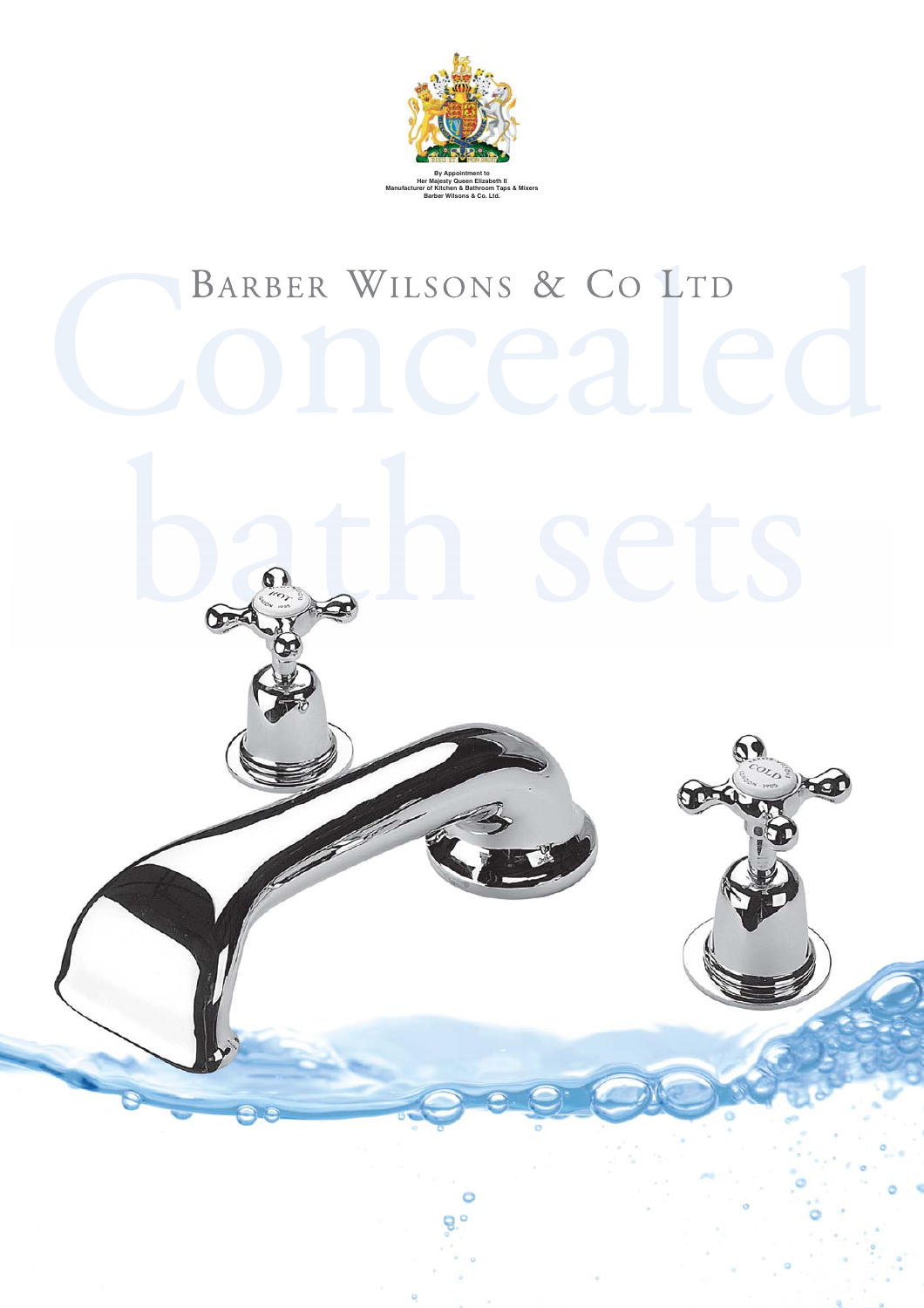## **IMPORTANT NOTE REGARDING INSTALLATION**

It is essential that concealed bath sets are installed giving full access for servicing. Where a suitable face plate is provided for finishing it should be affixed to the wall with a thin bead of silicone sealant. Under no circumstances should valves be plastered in, tiled in or otherwise entombed. If practical, rear access should be provided. Failure to follow these instructions could nullify any warranty, and could result in damage to tiled or decorative finishes. It is **essential** that pipe lines are flushed **before** fitting.



**TT3484DN** 1" deck bath nozzle - 8 3⁄4" projection, with buit-in diverter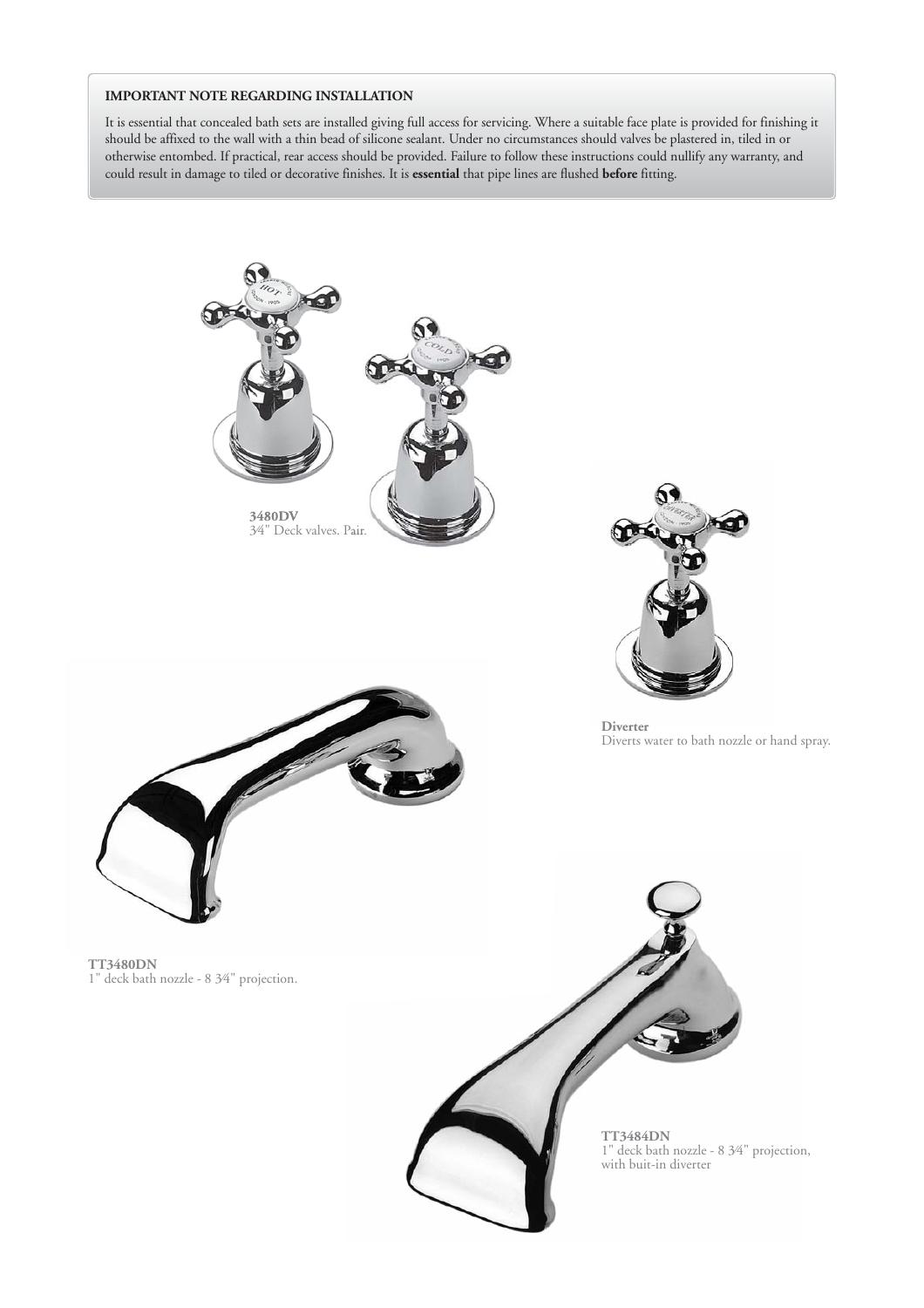

## Also available in Mastercraft style



**Diverter** Diverts water to bath nozzle or hand spray.





**3480DV** 3⁄4" Deck valves. Pair.



**TT3484DN** 1" deck bath nozzle - 8 3⁄4" projection, with buit-in diverter